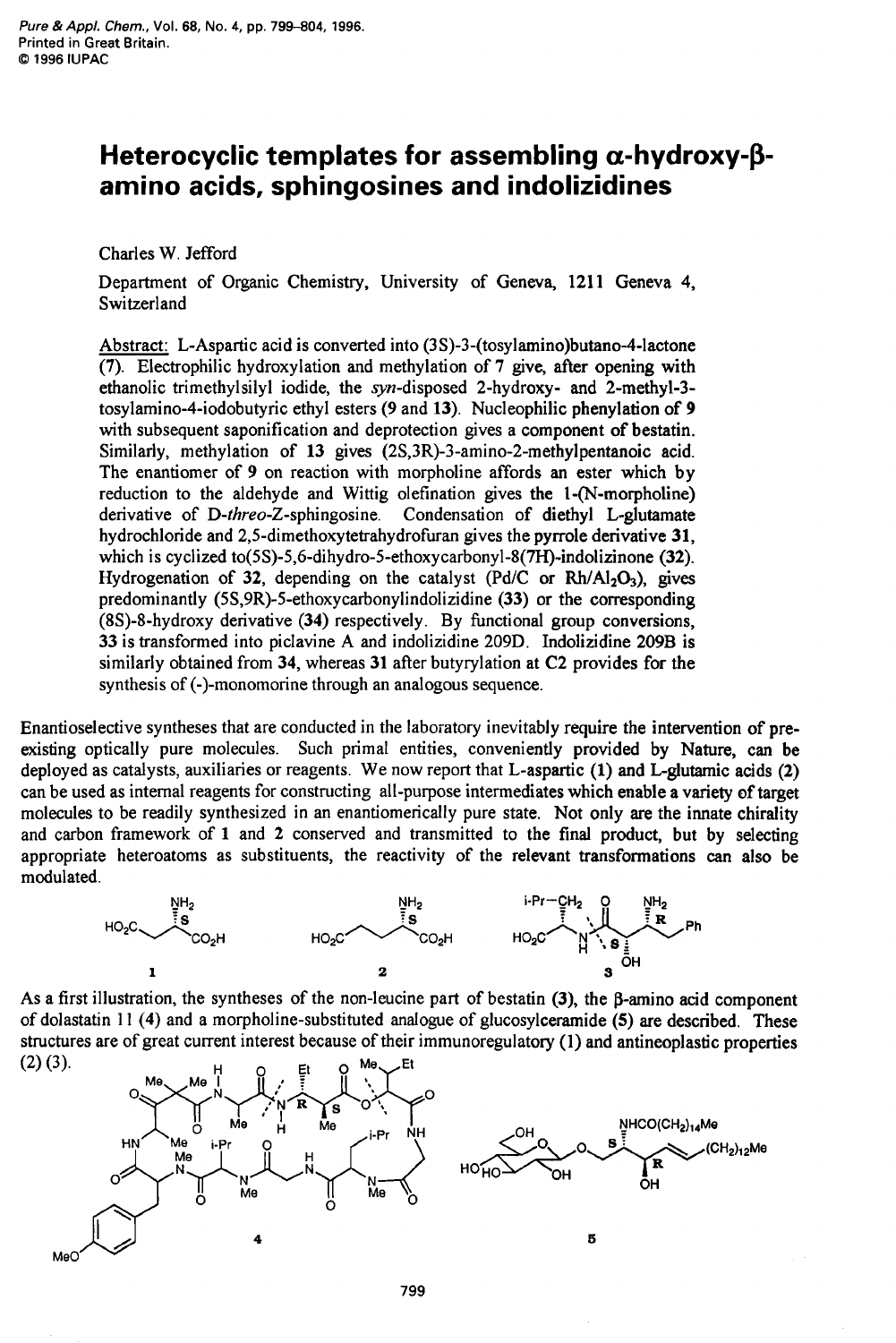L-Aspartic acid **(1)** initially protected as the N-tosyl derivative was converted into the crucial y-lactone **7**  from the anhydride **6** by regioselective reduction. The 3s configuration of **7** and its purity were confirmed by comparing its **'H-NMR** spectrum in the presence of chiral shift reagent with that of the 3R enantiomer, similarly prepared from D-aspartic acid. Hydroxylation of **7** with sodium hexamethyldisilazide (NaHMDS) and *trans-2*-phenylsulfonyl-3-phenyloxaziridine was completely controlled by the bulk of the tosylamino substituent since only the *trans* derivative *8* was obtained in **64%** yield **as** a single product. Treatment of **8** with trimethylsilyl iodide in ethanol gave the hydroxy-iodo ethyl ester **9** in 88% yield. Although not isolated, the corresponding silyl ester was formed first, but in the presence of excess ethanol, transesterification supervened almost instantaneously. Submission of **9** to a two-fold excess of lithium diphenylcuprate, first at **-78"** and later at room temperature, gave the phenylbutyric ester **10,** which on hydrolysis with methanolic potassium carbonate and reduction with sodium naphthalide in dimethoxyethane **@ME)** finished the acid component **11** of bestatin **(3) (4).** 



Alkylation of **7** was similarly subject to steric hindrance by the toslyamino group. The anion of **7,**  produced by the action of lithium di-isopropylamide (LDA), chiefly underwent monomethylation with methyl iodide. The *trans* methyllactone **12** was obtained together with a little of the gem-dimethyllactone (2.5%), which was not much of a nuisance since it could be simply removed by chromatography. Opening of the lactone ring with ethanolic trimethylsilyl iodide proceeded as expected to produce the iodo-butyric ester **13.** Nucleophilic methylation of **13** led to the pentanoic ester **14,** which by saponification and deprotection as before afforded **3-amino-2-methylpentanoic** acid **(15)** of the desired 2S,3R configuration **(5).** This method is the most practical since it yields **15** in **34%** and in seven steps from **1.** 

The preceding results owe their success to the choice of tosyl for protecting the amino group. Unlike the tert-butyloxycarbonyl protecting group, tosylamino survives exposure to trimethylsilyl iodide and equally importantly, confers high diastereoselectivity in electrophilic reactions *(v. supra).* By way of comparison, the closely related **3-[(benzyloxycarbonyl)amino]butano-4-lactone** gives both the *cis* and *trans* isomers on monomethylation **(6).** 

With minor modifications of the preceding scheme, access to valuable derivatives of sphingosine is possible. **As** an example, the synthesis of the morpholine derivative **24** was accomplished from **D**aspartic acid **(16).** Conversion to the lactone **17,** hydrolysis to **18** and opening with ethanolic trimethylsilyl iodide furnished the iodo ester **19** having the *syn* configuration. Nucleophilic displacement with morpholine was easy and gave the corresponding ester **20.** Protection of the hydroxyl group

*0 1996* **IUPAC,** *Pure and Applied Chemistry68.799-804*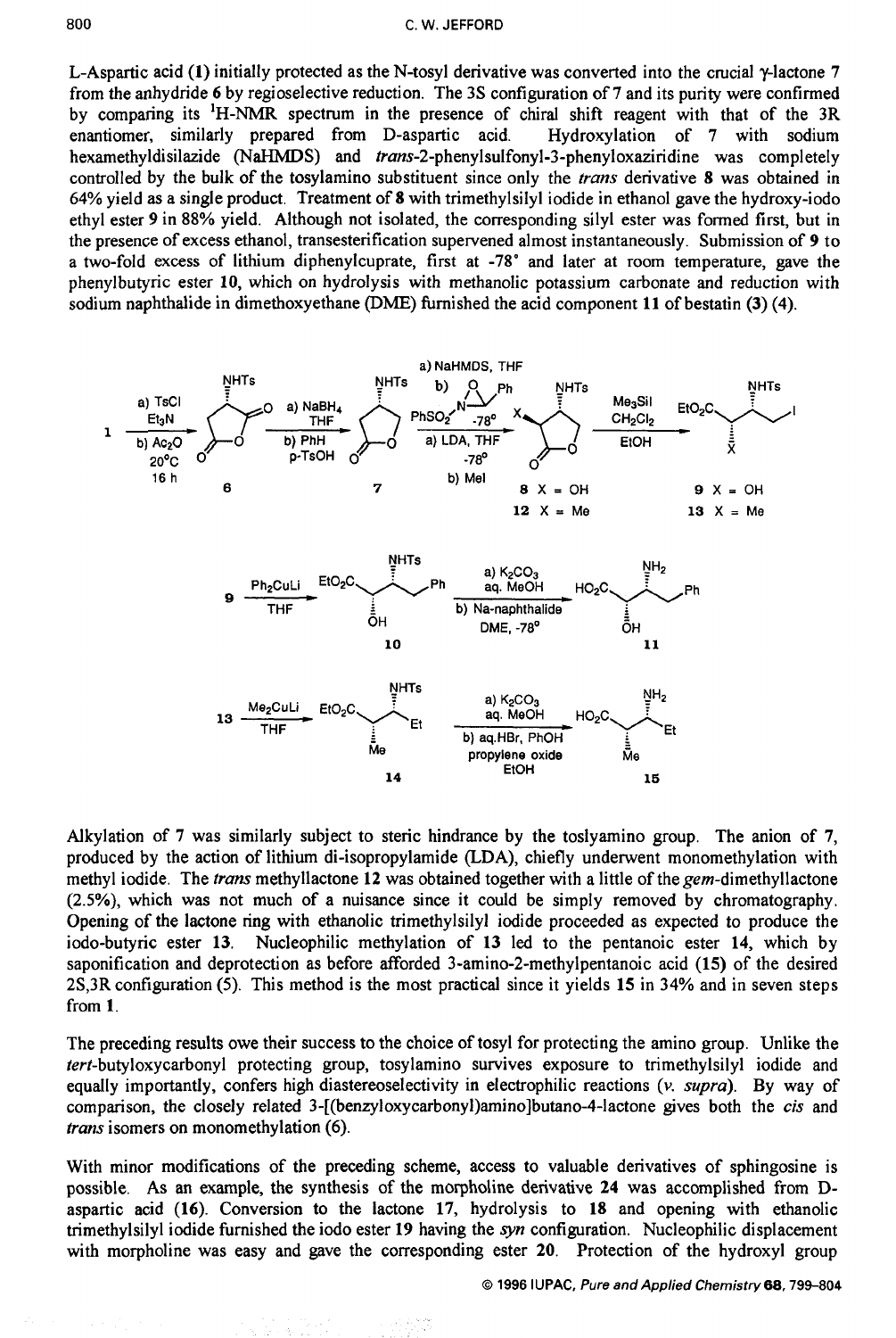permitted the ester function of **21** to be reduced to aldehyde **22,** which turned out to be sufficiently stable for immediate Wittig olefination. The Z-olefin **23** was formed exclusively. Deprotection with tetrabutylammonium fluoride to the alcohol followed by reductive removal of the tosyl group with sodium naphthalide delivered the syn-configured sphingosine **24** in good yield and in very few steps **(7).**  This route is particularly appealing because any number of nucleophiles, such as aminosugars and carbocyclic analogues, for example, could be attached to the end of the sphingosine chain thereby offering a wide range of potential glucosylceramide inhibitors from **16** at little cost.



The second illustration relies on L-glutamic acid (2) **as** the chiral keystone. The syntheses of piclavine **A (25),** the indolizidines 209D **(26)** and 209B **(27),** and (-)-monomorine **(28)** are presented. These molecules have attracted attention because of their biological properties, exotic provenance and scarcity. The piclavines, possessing antimicrobial activity, are the first examples of indolizidines isolated from a marine source and have yet to be synthesized **(8).** The indolizidines **26** and **27** are found in infinitesimally small amounts in the skin of neotropical tree-frogs and are notorious for their toxicity (9), while **28** is the trail-laying pheromone of the Pharaoh ant (10). Despite the apparent simplictiy of these bicyclic structures, a surprisingly large number of enantioselective syntheses of different complexity have been devised (11) (12) (13).



By means of a non-racemizing protocol, **2,** or rather its diethyl ester hydrochloride **(29),** was converted into its N-pyrrole derivative **31** by treatment with **2,5-dimethoxytetrahydrofuran (30)** by vigorous stimng in a mixture of warm water and 1,2-clichloroethane. Condensation, an acid-catalysed process, was rapid and furnished **31** of undiminished configurational purity thanks to its immediate solution in the organic phase. Although unprecedented, since esters normally do not undergo Friedel-Crafts acylation, ring-closure of **31** was cleanly effected by treatment with at least an equivalent of boron tribromide for about **15** minutes. The bicyclic pyrrole template **32** was obtained in **high** yield and in an optically pure state as attested by chromatography over a chiral column.

Catalytic hydrogenation of **32** was entirely directed by the C5 substituent and, depending on the conditions *(PdC* or Rh/A1203), could be altered to favor the hlly reduced indolizidine **33** or its 8-hydroxy derivative **34.** Both of these templates were judged to be optically pure from their **'H-NMR** spectra in the presence of chiral shift reagent and by chromatography over a chiral column. Consequently they possess all the chirality that is needed in the target molecules, namely the 5S,9R and 5S,8S,9S configurations respectively. Moreover they are perfectly suited for functional group interchange (FGI) reactions and with little manipulation can be fashioned into 5-alky1, 5,s- and **3,5-dialkylindolizidines.**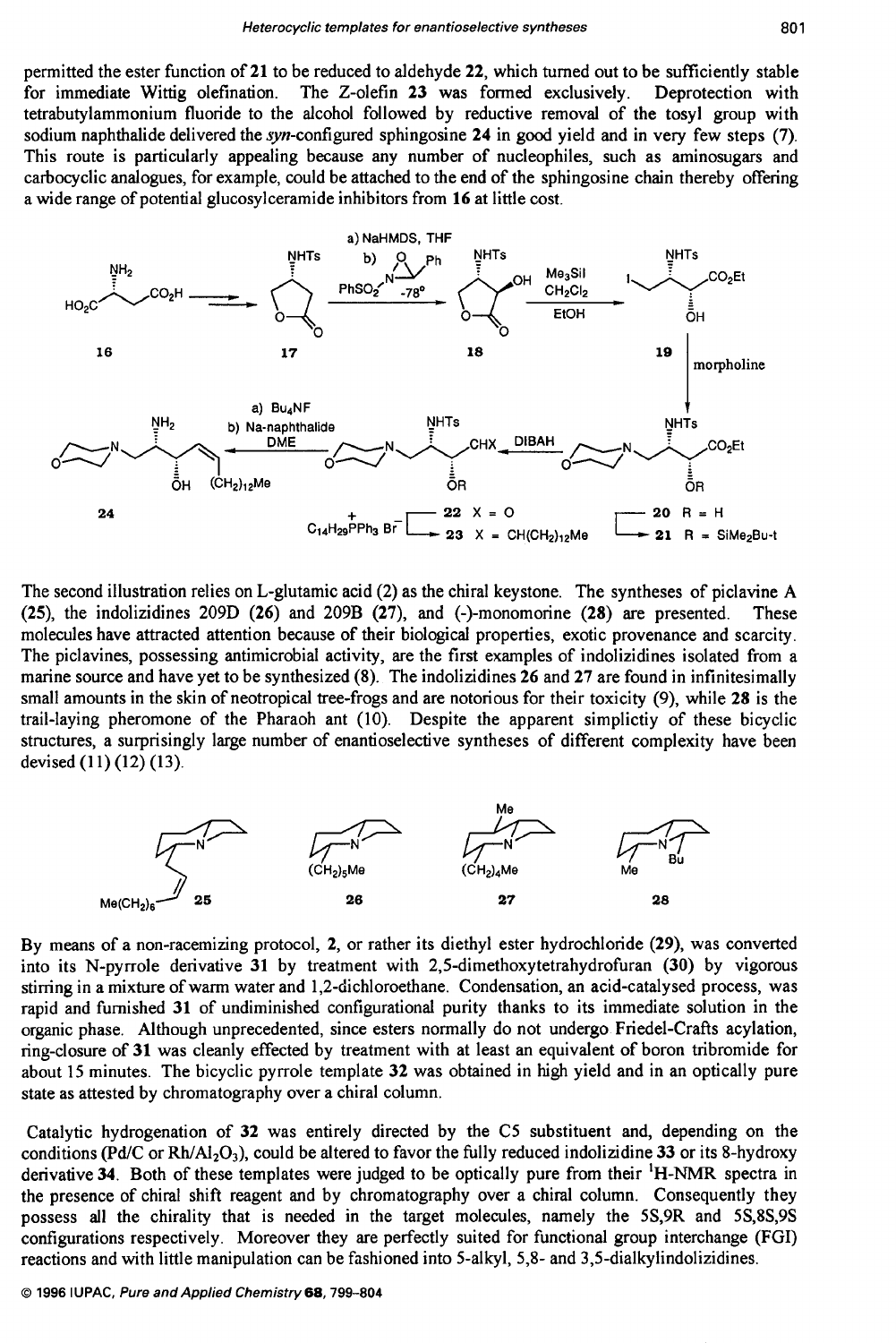Reduction of the ester group of **33** to the corresponding aldehyde was accomplished with an excess of diisobutylaluminum hydride (DIBAH). Wittig olefination to the methoxymethylidene derivative and hydrolysis afforded the homologous aldehyde. Both aldehydes were configurationally stable and by further conventional chain extensions were transformed into piclavine **A (25)** and indolizidine 209D **(26)**  in overall yields of 17 and **33%** and in **7** and *6* steps respectively from **29 (14).** This route to **36** is the shortest so far and gives product of the highest optical rotation, which is probably indicative of partial racemization in the previous procedures (11).



The synthesis of indolizidine 209B **(27)** from **34** entailed some unavoidable extra steps in order to change the 8-hydroxy into a methyl substituent with inversion of configuration. First, the ester group was tackled. By reduction to aldehyde, followed by Wittig butenylation and hydrogenation of the resulting **5**  pentenyl substituent, 5-pentyl-8-hydroxy indolizidine **(35)** was obtained without any isomerization at the C5 or C8 positions. Jones' oxidation to the ketone **36,** olefination to the methoxymethylidene derivative **37** and hydrolysis afforded the equatorial 8-formyl derivative **38.** Reduction with sodium borohydride gave the relay, the known hydroxymethyl derivative. **As** the latter has already been converted to **5-pentyl-8-methylindolizidine** (or indolizidine 209B) **(27)** by derivatization to the mesylate followed by reduction, the synthesis may be regarded as complete. In this way, **27** of the correct configuration was obtained in 12 steps and in an overall yield of 9% from **29 (14).** This shortcut compares favorably with the previous multi-step scheme which also started from L-glutamic acid (1 *5).* 



Lastly, the synthesis of (-)-monomorine **(28),** a classic example of a 3,5-disubstituted indolizidine, is outlined. The starting point is the N-pyrrole derivative **31.** By lengthy heating with an excess of butyryl chloride in toluene, acylation occurred exclusively at the 2-position of the pyrrole ring. Deoxygenation of **39** to the 2-butylpyrrole **40** was straightforward. The boron tribromide-promoted cyclization of **40** took place smoothly to give bicyclic pyrrole **41,** containing the latent directing substituent at C5. Catalytic hydrogenation over Pd/C in slightly acidified ethanol proceeded stereospecifically and with hydrogenolysis giving the 3,5-disubstituted indolizidine **42** of the correct final stereochemistry. The finishing touches, namely reduction to the alcohol **43,** conversion to the chloride **44** and reductive dechlorination with sodium borohydride, were trouble-free and efficiently provided (-)-monomorine **(28).**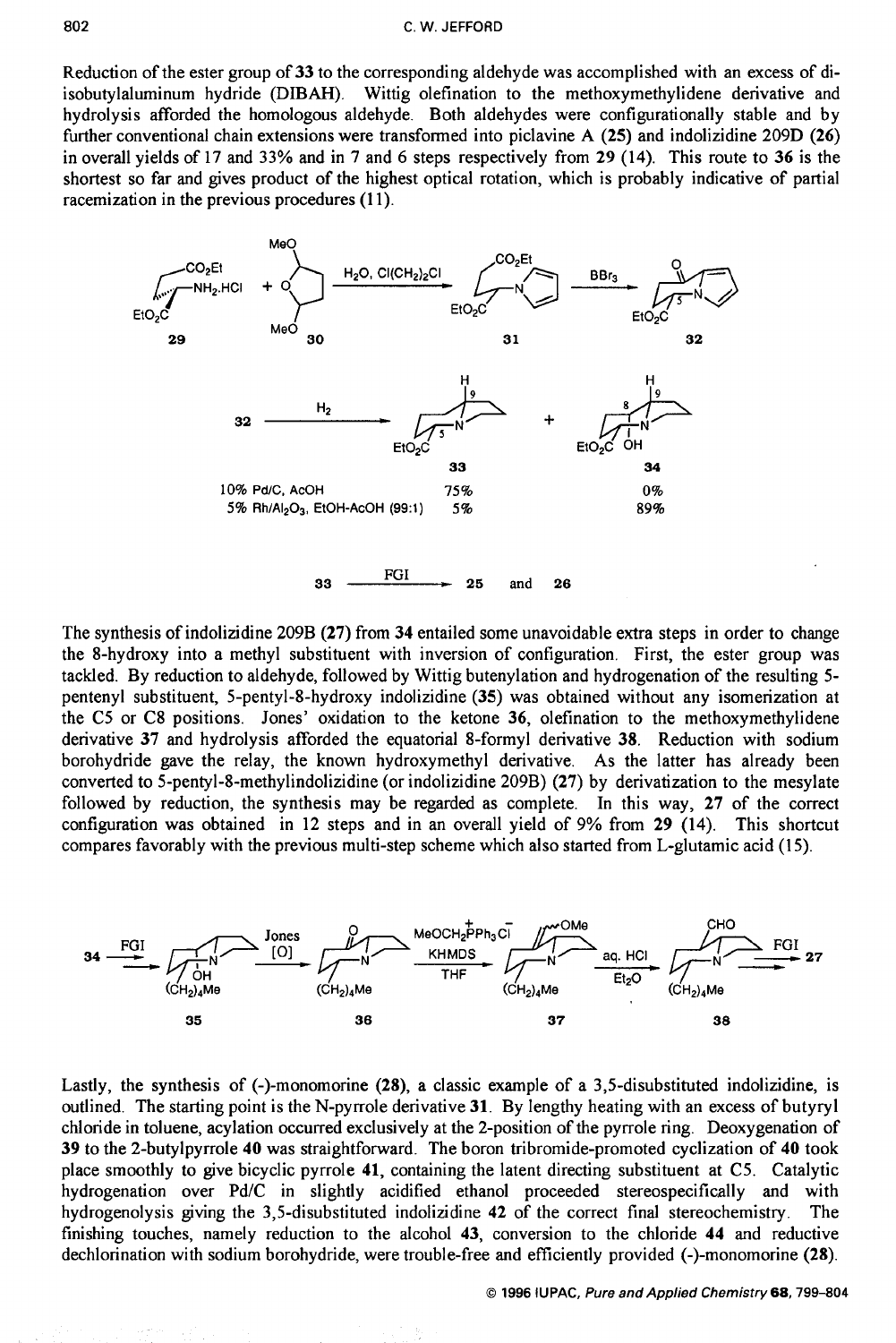This sequence requires only **8** steps from diethyl L-glutamate hydrochloride **(29)** and gives **28** in **33%**  yield as a single product(l6). Clearly, repetition of this sequence, but starting from the enantiomer of **31,**  obtainable from D-glutamic ester, would enable the naturally-occurring (+)-monomorine to be synthesized.



## Conclusion.

The present examples amply demonstrate the versatility and stereocontrol offered by the chiral heterocyclic templates which themselves are readily derived from commercially available aspartic and glutamic acids of either the L- or D-configuration. The operations are simple to perform, few in number and involve mainly accretion of material with a minimal amount of protection-deprotection steps. The basic stereochemical cores of the target molecules are secured at an early stage thereby enabling standard functional group changes to be effected later without compromising the implanted chirality. Further applications of 3-(tosylamino)butano-4-lactone and **5,6-dihydro-5-ethoxycarbonyI-8(7H)-indolizinone** of the desired configurations to the practical synthesis of enantiomerically pure pyrroles, β-amino acids, βlactams, sphingosines, indolizidines and related structures are clearly possible and the results will be reported in due course.

Acknowledgments. It is a pleasure to acknowledge the valuable contributions and enthusiasm of Drs. K. Sienkiewicz, S.R. Thornton, J. McNulty, F. de Villedon de Naide, **Z.H.** Lu and J.B. Wang. Special thanks are also due to Drs. T.F. Spande and J.M. Muchowski for fruitful discussions. The Swiss National Science Foundation is thanked for financial support of this work.

## References

- 1. H. Suda, T. Takeda, T. Aoyagi and **H.** Umezawa, *J. Antibiot.* **29, 100 (1976).**
- **2.** G.R. Pettit, Y. Kamano, H. Kizu, C. Dufresne, C.L. Herald, R.J. Bontems, J.M. Schmidt, F.E. Boettner and R.A. Nieman, *Heterocycles* **28,553 (1989).**
- **3. K.G.** Carson, B. Ganem, N.S. Radin, A. Abe and J.A. Shayman, *Tetrahedron Lett.* **35,** *2659*  **(1 994).**
- **4.** C.W. Jefford, J.B. Wang and **Z.H.** Lu, *Tetrahedron Lett.* **34, 7557 (1993);** C.W. Jefford, J. McNulty, **Z.H.** Lu and J.B. Wang, *Helv. Chim. Acta,* submitted **(1995).**
- *5.* C.W. Jefford and J. McNulty, *Helv. Chim. Acta 77,* **2142 (1994).**
- 6. M. Namikoshi, K.L. Rinehart, A.M. Dahlem, V.R. Beasley and W.W. Carmichael, *Tetrahedron Lett.* **30, 4349 (1989);** G.J. McGarvey, J.M. Williams, R.N. Hiner, Y. Matsubara and T. Oh. *J. Am. Chem. Soc.* **108,4943 (1986).**
- **7.** C.W. Jefford, J. McNulty and **Z.H.** Lu, *J. Chem. Soc., Chem. Commun.* **123, (1995).**
- **8. M.F.** Raub, J.H. Cardellina I1 and T.F. Spande, *Tetrahedron Lett.* **33,2257 (1992).**
- **9.** J.W. Daley and T.F. Spande, in "Alkaloids: Chemical and Biological Perspectives", Vol **4,** Ed. S.W. Pelletier, J. Wiley and Sons, New York, **1986,** pp **1-274.**